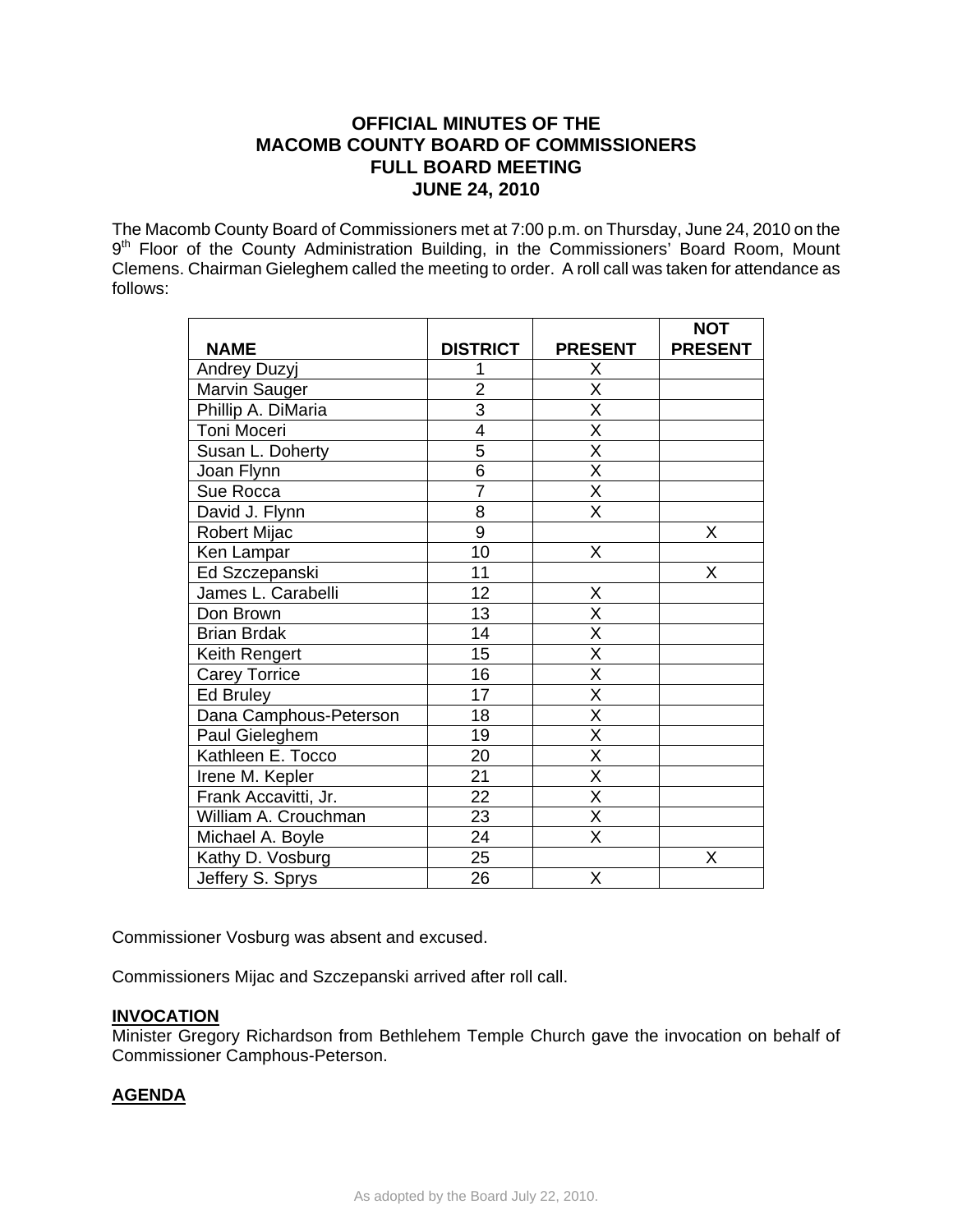#### **MOTION**

A motion was made by Commissioner Camphous-Peterson, to adopt the agenda, supported by Commissioner Accavitti. **THE MOTION CARRIED.** 

#### **MINUTES**

#### **MOTION**

A motion was made by Commissioner Rocca, to approve the minutes dated May 27, 2010, supported by Commissioner Torrice. **THE MOTION CARRIED**.

#### **PRESENTATION OF RESOLUTION TO MIKE DAMMAN**

#### **PRESENTATION OF NACo AWARDS**

#### **PUBLIC PARTICIPATION**

None

#### *COMMITTEE REPORTS*

#### **TECHNOLOGY & COMMUNICATIONS COMMITTEE – June 14, 2010**

The clerk read the recommendations from the Technology & Communications Committee and a motion was made by Chair Accavitti, supported by Vice-Chair Boyle, to adopt the committee recommendations:

1. Approve the following miscellaneous department requests:

12 desktop computers for the Community Corrections office at a cost not to exceed \$9,031.44; funding is available in the Byrne Judicial Aid Grant;

68 desktop computers and 68 Microsoft Terminal Server User licenses for the Macomb County Community Services Agency at a cost not to exceed \$56,006.16. Funding is available from the following grants: Head Start Federal Grant (\$31,000), Community Services Block Grant – American Recovery and Reinvestment Act (\$4,800), Community Services Block Grant (\$7,000), Department of Energy – American Recovery and Reinvestment Act Grant (\$9,200), The Emergency Food Assistance Program Grant – American Recovery and Reinvestment Act Grant (\$3,000), Senior Nutrition Home Delivered Meals Federal Grant (\$10,000), Chore Cities Grant (\$1,000), Chore Home Injury Control Grant (\$1,000) and Homeless Services Grant (\$1,000);

One scanner for the Prosecutor's Office at a cost not to exceed \$898.92; funding is provided from the IT Capital fund;

One desktop computer, one MS Office 2007 license and one Microsoft Terminal Server User license for the Public Health Department at a cost not to exceed \$1,075.32; funding is available in the Public Health – Computer Projects Account;

One desktop computer, one MS Office license, one black and white printer and one Microsoft Terminal Server license for the Public Health Department at a cost not to exceed \$2,522.04; funding is available in the Public Health – Children Special Health Care Service Program Grant Fund;

Seven desktop computers, one black and white printer, two network drops and one Microsoft license for the Register of Deeds Department at a cost not to exceed \$7,562.76; funding is available in the Automation Technology Fund; and

Five laptop computers, five docking stations with monitors, keyboards and mouse, five flash drives, five Microsoft licenses, two mobile printers and five notebook bags on wheels for the Veterans'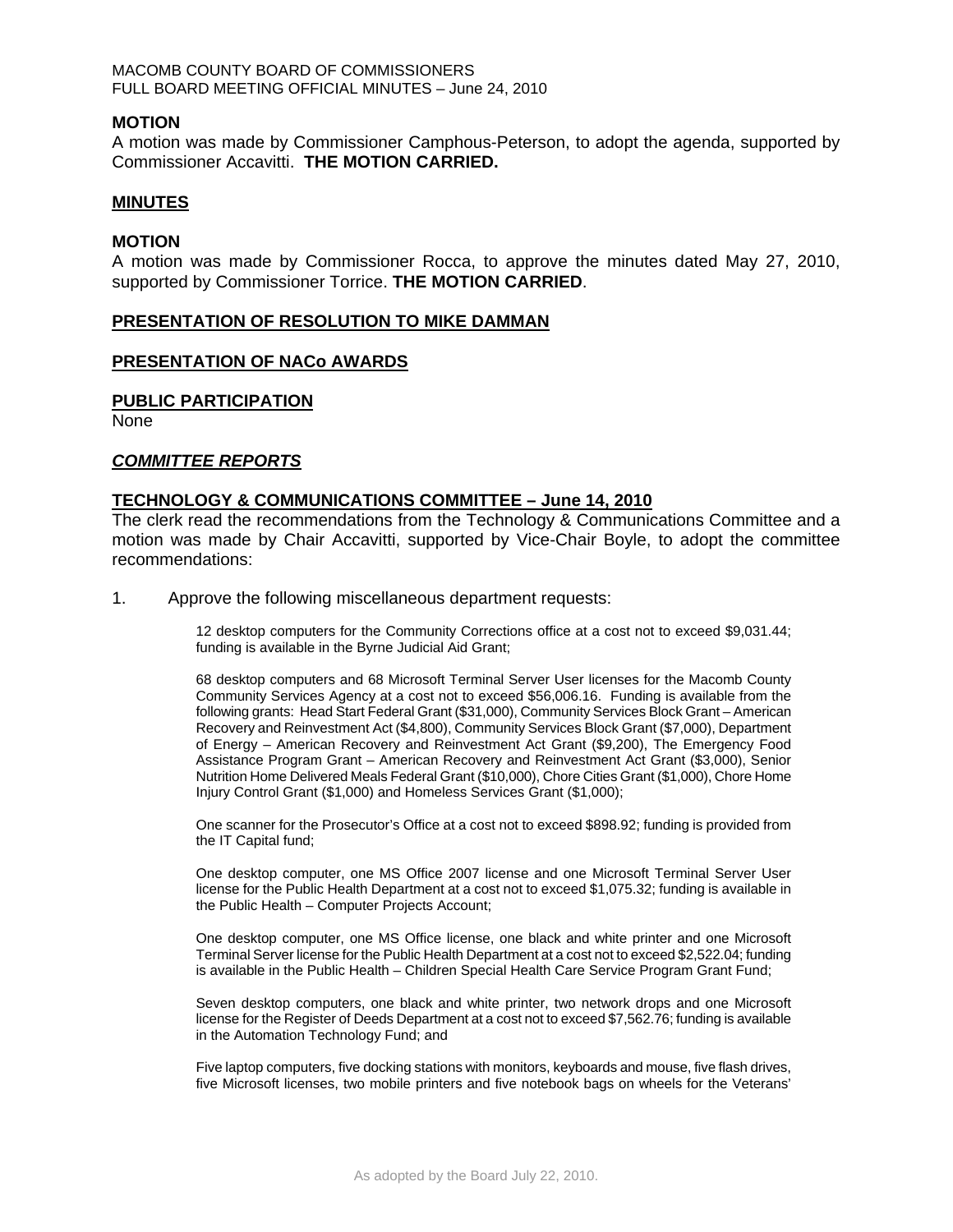Affairs Department at a cost not to exceed \$9,452.67; funding is available in the Veterans' Affairs Capital Expense – Computer Equipment Funds.

- 2. Approve the issuance of a Request for Proposal seeking qualified bids for an electronic filing and service system for the Macomb County  $16<sup>th</sup>$  Circuit and Probate Courts.
- 3. Approve the issuance of a Request for Proposal seeking qualified bids for a global position satellite system and equipment to be used by Macomb County Community Services Agency's Head Start, Nutrition and Community Services blank grant essential medical transportation programs.

## **THE MOTION CARRIED.**

## **BUILDING, ROADS AND PUBLIC WORKS COMMITTEE – June 14, 2010**

The clerk read the recommendations from the Building, Roads and Public Works Committee and a motion was made by Chair Duzyj, supported by Vice-Chair Carabelli, to adopt the committee recommendations:

1. Award the 2010 court building precast restoration project to the low bidder, DRV Contractors, LLC, located in Shelby Township, in the amount of \$134,885; further, funds are available in the capital budget.

## **THE MOTION CARRIED.**

### **PUBLIC SAFETY AND CORRECTIONS COMMITTEE – June 15, 2010**

The clerk read the recommendations from the Public Safety and Corrections Committee and a motion was made by Chair DiMaria, supported by Vice-Chair Boyle, to adopt the committee recommendations:

- 1. Authorize Macomb County Community Corrections to apply for the Edward Byrne Memorial Justice Assistance Grant (JAG) funding for 2010. A total of \$147,154 was allocated to local jurisdictions that include Macomb County and Warren. Further, to authorize the county to act as fiduciary for these funds and enter into a memorandum of understanding regarding the same. This federal grant program does not require any local/county match funds.
- 2. Accept and enter into the 2009 Homeland Security Citizen Corps Program Grant agreement in the amount of \$18,312. There is no local match.
- 3. Authorize the Office of Emergency Management and Communications to apply for a 2010 Community Orientated Policing Services (COPS) Technology Grant in the amount of \$500,000 for equipment and technology for a centralized dispatch facility. No local match is required.

### **THE MOTION CARRIED.**

## **ADMINISTRATIVE SERVICES COMMITTEE – June 16, 2010**

The clerk read the recommendation from the Administrative Services Committee and a motion was made by Chair Vosburg, supported by Commissioner Accavitti, to adopt the committee recommendation:

1. Authorize the Clerk/Register of Deeds to work with the Purchasing and Information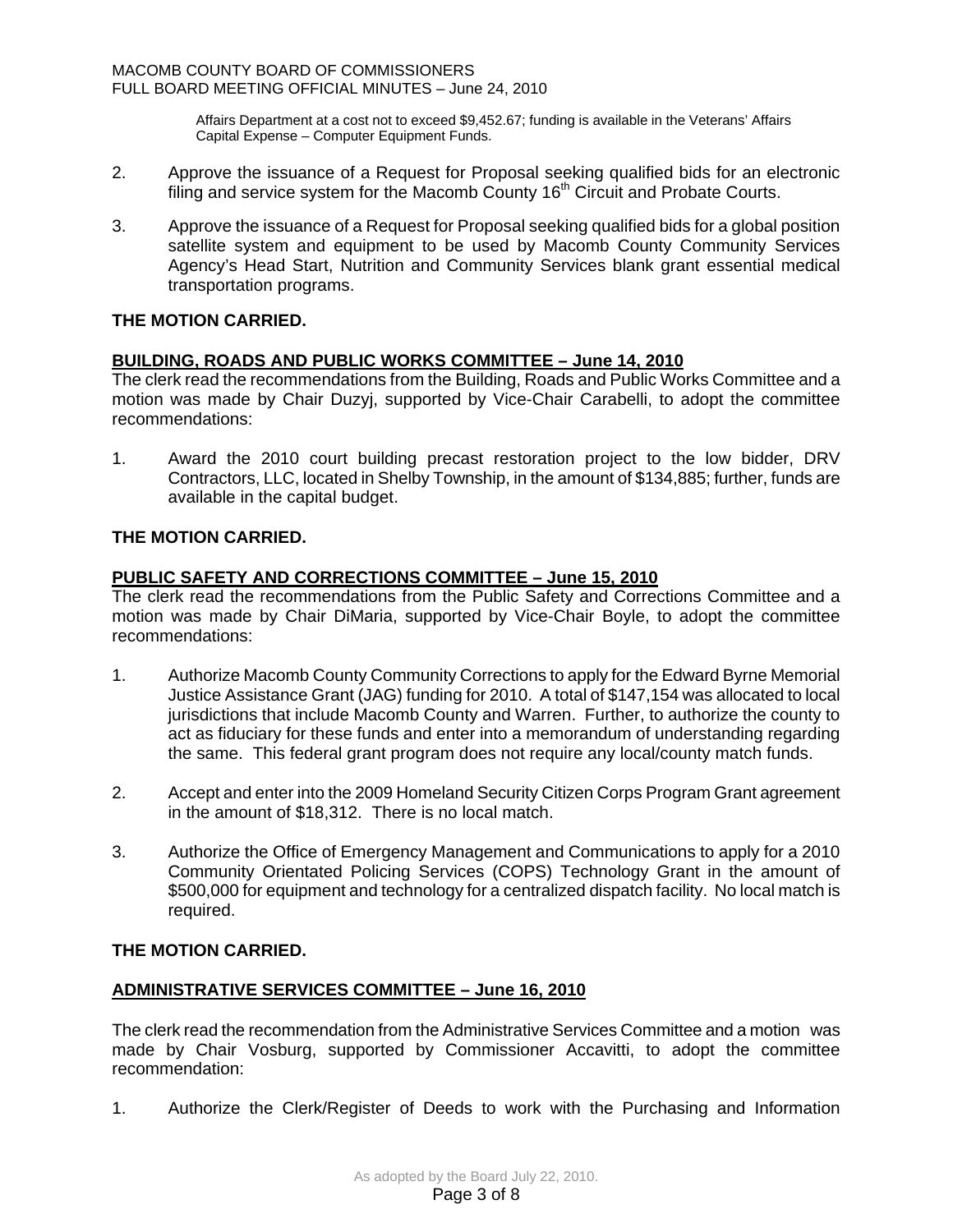Technology departments and ask for a Request for Proposal (RFP) to revolutionize the vital records process by providing a system to enable customers to apply for vital records online and enable clerk staff to import that data directly into the vital records system, eliminating data entry and improving efficiency by providing the clerk a way to process more requests per employee.

## **THE MOTION CARRIED.**

### **PLANNING & ECONOMIC DEVELOPMENT COMMITTEE– June 16, 2010**

The clerk read the recommendations from the Planning & Economic Development Committee and a motion was made by Co-Chairs Carabelli and Bruley, supported by Vice-Chair D. Flynn, to adopt the committee recommendations:

- 1. Authorize a contract with Solid Ground in the amount of \$67,521 utilizing home funds, conditional upon Solid Ground maintaining at least an 80% occupancy rate. In addition, Solid Ground must report to the Planning and Economic Development committee on a monthly basis for the remainder of 2010.
- 2. Approve an increase in the home grant for Springhill Housing Corporation making the grant total \$354,943. (Record **NO** vote for Carabelli)
- 3. Authorize the execution of a contract with Habitat for Humanity utilizing home funds.
- 4. Approve and authorize the Board Chair to accept a \$2,000 grant from the DALMAC fund to finance 100% of the costs of the "Meet Me on the Trail" event and provide for the creation and printing of new trail map displays and brochures. This grant requires no local match dollars.
- 5. Approve and authorize the board Chair to approve the submission of a 2010 Michigan Natural Resources Trust fund application for acquisition and/or lease of the Lake St. Clair shoreline on the property in control by the Selfridge ANGB located in Harrison Township.

## **THE MOTION CARRIED.**

### **EDUCATION AND TRAINING COMMITTEE – June 16, 2010**

The clerk read the recommendations from the Education and Training Committee and a motion was made by Chair D. Flynn, supported by Vice-Chair Moceri, to adopt the committee recommendations:

- 1. Authorize Macomb MSU Extension to receive \$65,000 from the Macomb Intermediate School District to provide parent education for identified Macomb County families from July 1, 2010 through June 30, 2011; this grant will continue funding two part-time Educator I's and one part-time Account Clerk IV.
- 2. Authorize Macomb MSU Extension to receive \$67,500 from United Way for Southeast Michigan to expand and provide financial management and housing education to Macomb County families from July 1, 2010 through June 30, 2011; this grant will continue funding two part-time Educator I's and one part-time Account Clerk IV.
- 3. Authorize Macomb MSU Extension to accept \$250,000 from Michigan State Housing Development Authority (MSHDA) to provide foreclosure mitigation counseling; this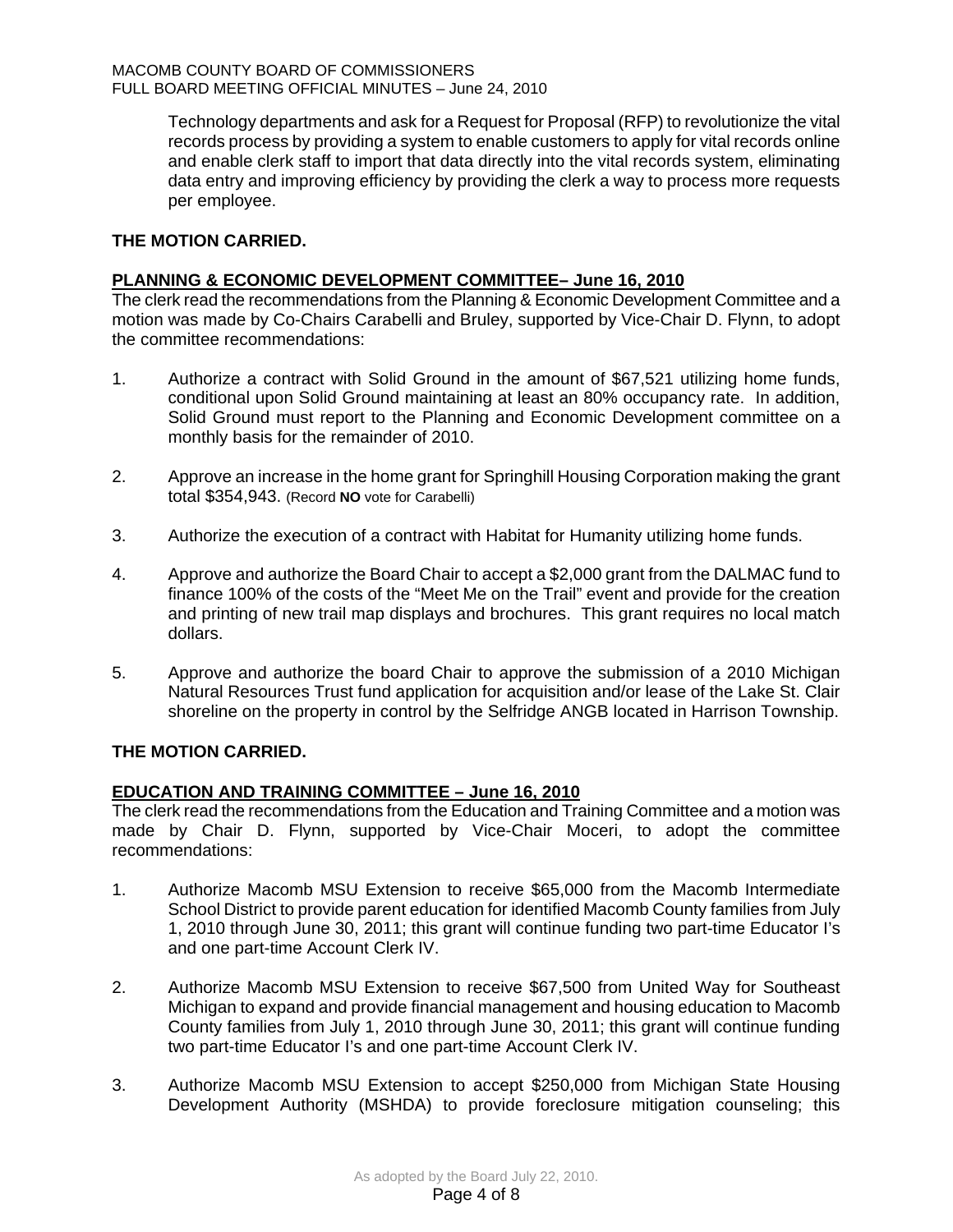agreement runs from July 1, 2010 through September 30, 2011; this contract will continue funding four part-time Educators and one part-time Account Clerk IV.

- 4. Authorize MSU Extension to accept the contract with Michigan State Housing Development Authority (MSHDA) to participate in the National Foreclosure Mitigation Counseling Grant in the amount of \$13,000; this agreement runs from July 1, 2010 through December 31, 2010; funds will be used to continue funding three part-time Educators and one part-time Account Clerk IV.
- 5. Authorize Macomb MSU Extension to receive \$42,500 from the Early Childhood Investment Corporation (ECIC) and Saginaw MSU Extension (East Regional Resource Center) to support the Great Start to Quality Orientation Program in Macomb, Wayne, Oakland, St. Clair and Lapeer counties from February 1, 2010 through September 30, 2010 until funds are fully expended.

## **THE MOTION CARRIED.**

### **SENIOR SERVICES COMMITTEE – June 17, 2010**

The clerk read the recommendations from the Senior Services Committee and a motion was made by Chair Rocca, supported by Vice-Chair Moceri, to adopt the committee recommendations:

- 1. Accept \$4,774 in additional funding from Area Agency on Aging 1-B for the Legal Assistance Program for fiscal year 2009-2010.
- 2. Accept \$3,128 in additional funding from Area Agency on Aging 1-B for the Resource Advocacy Program for fiscal year 2009-2010.
- 3. Approve the Human Service Program affiliation agreement between Oakland University and Macomb County Senior Services.

## **THE MOTION CARRIED.**

### **HEALTH & ENVIRONMENTAL SERVICES COMMITTEE– June 17, 2010**

The clerk read the recommendations from the Health & Environmental Services Committee and a motion was made by Chair Camphous-Peterson, supported by Vice-Chair J. Flynn, to adopt the committee recommendations:

Commissioner Crouchman asked to separate Item #1. There were **NO** objections.

- 2. Authorize the Health Department to accept funding from the Michigan Department of Community Health in the amount of \$39,000 for WIC breastfeeding peer counseling.
- 3. Concur with the recommendations of the Health and Purchasing Departments to award animal shelter spay/neuter services contracts to All About Animals Rescue, Warren, MI, and Animal Clinic of Sterling Heights, Sterling Heights, MI.
- 4. Approve an increase in the adoption fee for cats from the Macomb County Animal Shelter to \$85.
- 5. Approve an increase in the adoption fee for dogs from the Macomb County Animal Shelter to \$145.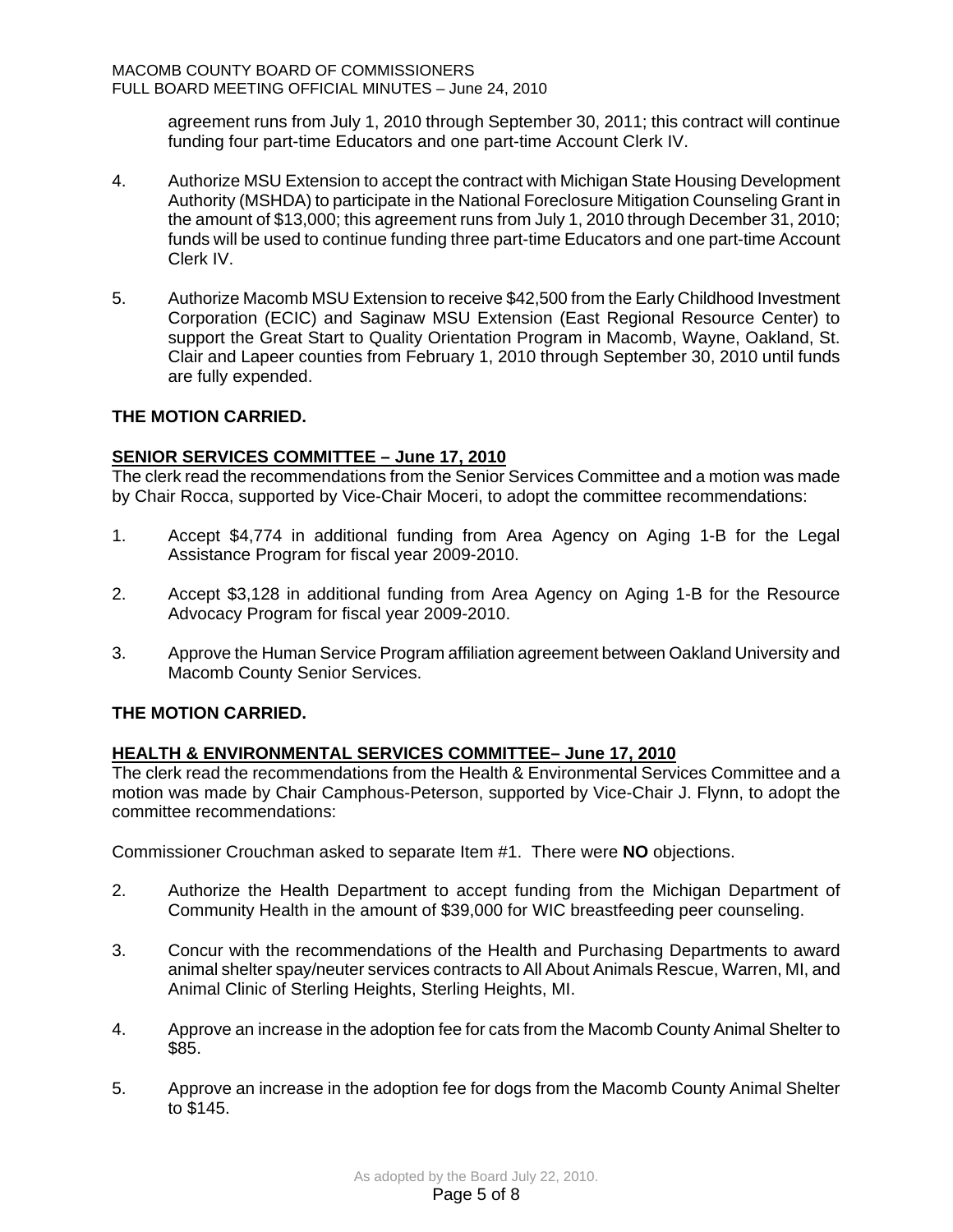### **THE MOTION CARRIED.**

#### **SEPARATED MOTION**

1. Support the continuation of the Drinking Water Monitoring Project and illicit discharge elimination programs and the resolution of the PCB problem in St. Clair Shores as the county's highest priorities for federal funding.

A roll call vote was taken: All voted yes.

#### **THE SEPARATED MOTION CARRIED.**

### **PUBLIC SERVICES COMMITTEE – June 17, 2010**

The clerk read the recommendations from the Public Services Committee and a motion was made by Chair Torrice, supported by Vice-Chair Tocco, to adopt the committee recommendations:

- 1. Authorize the Community Services Agency to receive funds from the Area Agency on Aging 1-B to operate the Senior Citizens Chore Program for program year 2010-11.
- 2. Authorize the Community Services Agency to receive funds from the United Way for Southeastern Michigan to provide food to low-income families in targeted school districts.
- 3. Authorize the Community Services Agency to receive additional ARRA weatherization assistance program funds.

## **THE MOTION CARRIED.**

### **BUDGET COMMITTEE – June 21, 2010**

The clerk read the recommendations from the Budget Committee and a motion was made by Chair Brdak, supported by Vice-Chair Sprys, to adopt the committee recommendations:

- 1. Concur with the recommendation of the architect, Wakely Associates, Inc., and award the jail kitchen renovation project to the low bidder, Braun Construction Group, in the base bid amount of \$1,292,000 plus acceptance of alternates #1 through #7 in the amount of \$203,300 for a total of \$1,495,300. Also, include food service equipment alternates A-1 through A-7 in the amount of \$179,500 and the voluntary alternate (time of completion) for a total project amount of \$1,674,800. Funds are available in the capital budget.
- 2. Amend the 2010 District Court-Probation budget by \$12,500 for alcohol/drug test supplies. This expense will be offset by fees charged to probationers required to take the test. No additional funding is required

### **THE MOTION CARRIED.**

### **PERSONNEL COMMITTEE – June 22, 2010**

The clerk read the recommendations from the Personnel Committee and a motion was made by Chair Mijac, supported by Vice-Chair Tocco, to adopt the committee recommendations:

1. Approve reconfirmation of the following vacancies: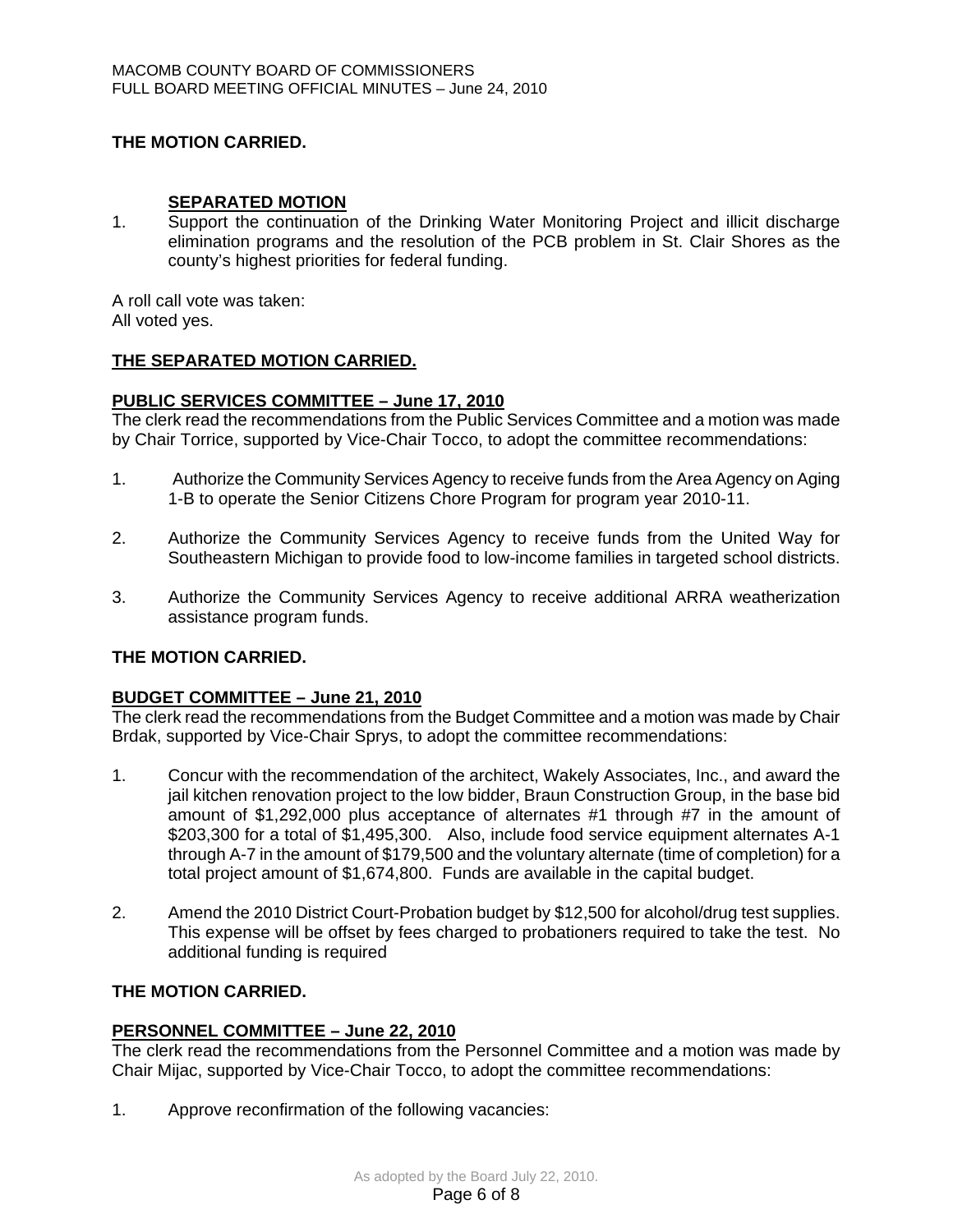(Record **NO** vote for Sprys)

One Security Guard Facilities & Operations

2. Approve ratification of the balance of the three-year labor agreement with AFSCME Local 411-MCCSA Head Start program from January 1, 2008 to December 31, 2010. (Record **NO**  vote for Brown and Carabelli)

### **THE MOTION CARRIED.**

#### **FINANCE COMMITTEE – June 23, 2010**

The clerk read the recommendation from the Finance Committee and a motion was made by Chair Kepler, supported by Vice-Chair Bruley, to adopt the committee recommendation:

1. Approve the monthly bills and authorize payment; Further, to approve the payroll in the amount of \$9,637,876.09, with necessary modifications to the appropriations. (Record Sprys abstaining from bills for Jeffery Sprys and Torrice abstaining from bills for Torrice and Zalewski PLLC/feesdefense attorneys.)

### **THE MOTION CARRIED**.

#### **RESOLUTIONS/TRIBUTES**

#### **MOTION**

A motion was made by Commissioner Camphous-Peterson, to adopt the following Resolutions in their entirety, supported by Commissioner J. Flynn.

Res. No. 10-48 Commending ASI Instruments on Receiving the 2009 Best Small Business Award (offered by Bruley, Carabelli and Sauger; recommended by PED Committee on 06/16/10) Res. No. 10-49 Commending Mount Clemens Regional Medical Center on the Honor of Being Verified as the First and Only Level II Trauma Center in Macomb County (offered by Chair, Bruley and Camphous-Peterson; recommended by Finance Committee on 06/23/10) Res. No. 10-50 Support of the 10<sup>th</sup> Annual Tri-County Summit Held by Oakland County (offered by Chair; recommended by Finance Committee on 06/23/10)

### **THE MOTION CARRIED.**

#### **NEW BUSINESS**

None

#### **PUBLIC PARTICIPATION**

None